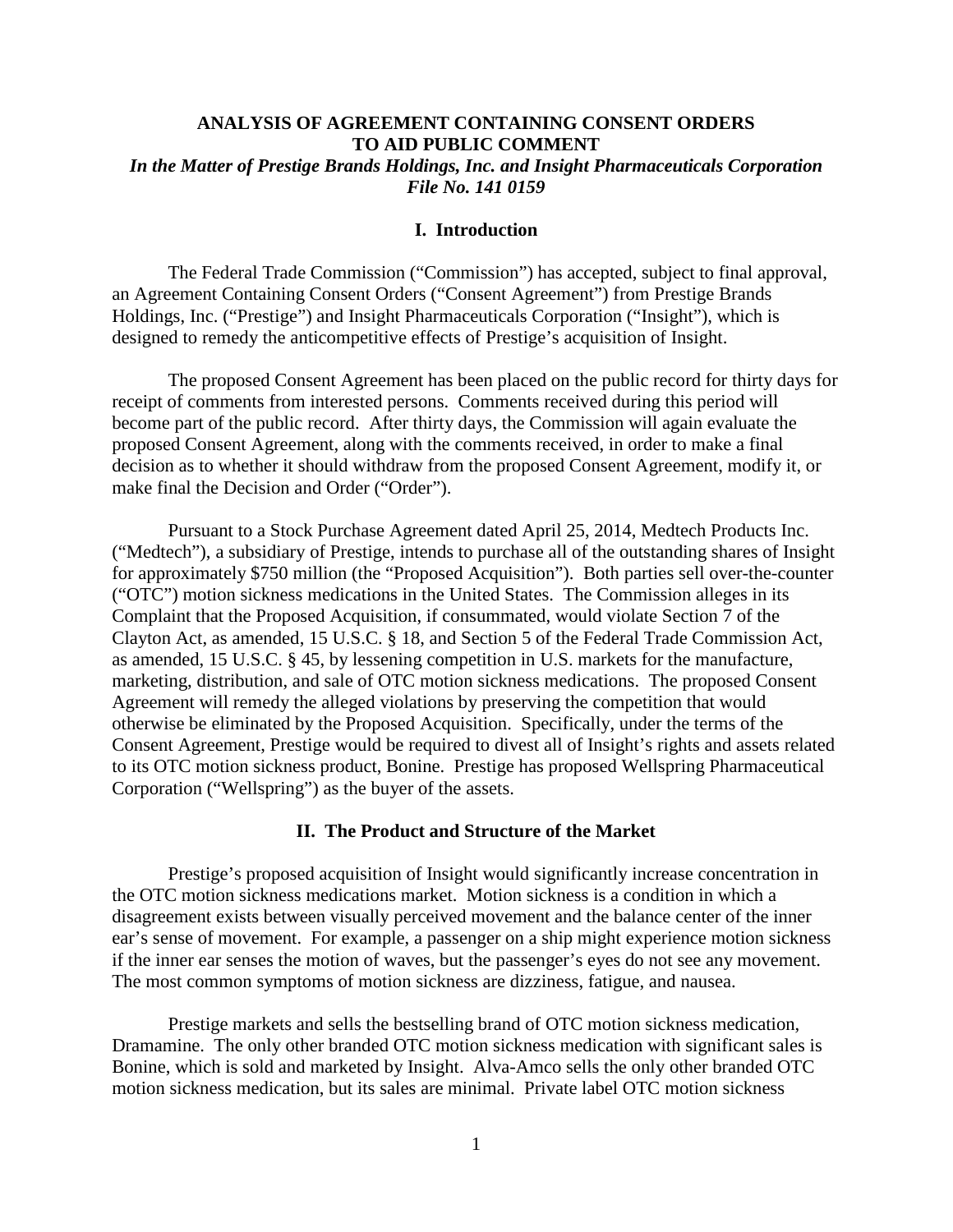products have significant sales, but private label OTC products have only a limited competitive impact in the market because they are usually priced at a fixed discount to branded OTC motion sickness medication products. Plus, private label products are not typically promoted or marketed. Unremedied, the Proposed Acquisition will consolidate the two most significant suppliers of OTC motion sickness medications and would substantially increase the Herfindahl-Hirschman Index.

### **III. Entry**

Entry into the manufacture and sale of OTC motion sickness medications would not be timely, likely, or sufficient in magnitude, character, and scope to deter or counteract the anticompetitive effects of the acquisition. The high up-front costs associated with establishing a reputable and competitive brand are significant when compared to the limited sales available in the United States. This high cost of entry relative to sales opportunities is exacerbated by the difficulty a new entrant would have in convincing retailers to either add a new untested brand to shelves or supplant an existing brand with its new brand.

# **IV. Effects**

The Proposed Acquisition would likely cause significant anticompetitive harm to consumers in the market for the manufacture and sale of OTC motion sickness medications by eliminating actual, direct, and substantial competition between Prestige and Insight in this market. The Proposed Acquisition would likely result in higher prices for consumers because it would remove the close competition between Prestige's Dramamine and Insight's Bonine in terms of pricing and promotional activities.

### **V. The Consent Agreement**

The proposed Consent Agreement effectively remedies the Proposed Acquisition's anticompetitive effects in the relevant market. Pursuant to the Consent Agreement, the parties are required to divest Insight's rights and assets related to Bonine to Wellspring. Further, the proposed Consent Agreement requires Insight to assign to Wellspring its contract manufacturing and contract packaging agreements for the divested assets. The parties must accomplish these divestitures and relinquish their rights no later than ten days after the Proposed Acquisition is consummated.

Wellspring is well-suited to acquire the Bonine assets because of its current presence in other OTC retail markets. Wellspring produces and markets a portfolio of OTC brands, including anti-nausea products, skin creams, hygiene products, and potassium supplements, which are widely distributed throughout the United States and Canada. In addition, WellSpring is a contract manufacturing organization serving well-known U.S. pharmaceutical companies while also manufacturing many of its own products at its plant in Oakville, Ontario, Canada. Since Wellspring will step into Insight's existing contract manufacturing relationship for the production of Bonine, no transfer of manufacturing will be necessary for the proposed divestiture and Wellspring will be able to compete immediately in the OTC motion sickness medications market.